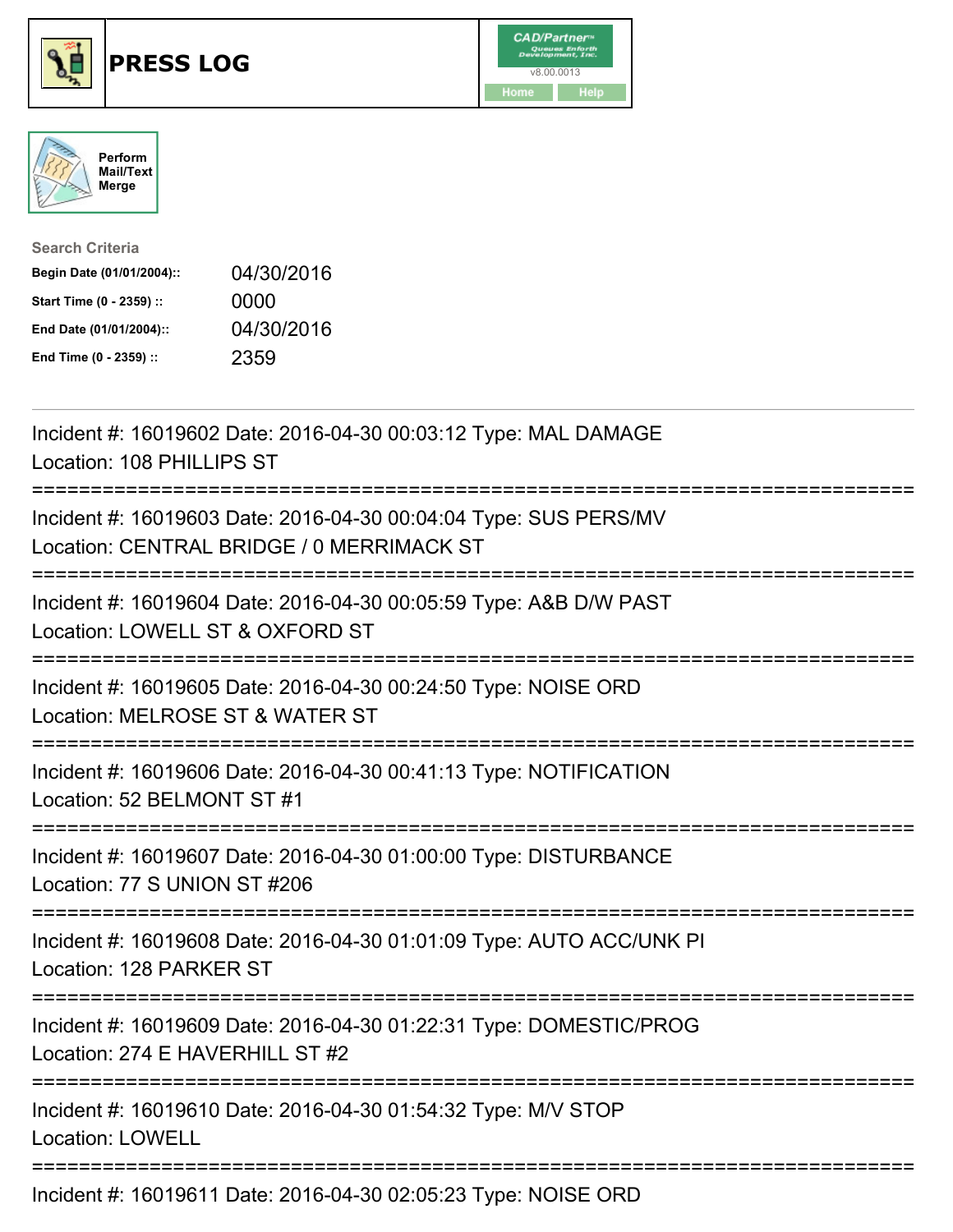| Location: SANTANDER BANK / 555 BROADWAY                                                                                                              |
|------------------------------------------------------------------------------------------------------------------------------------------------------|
| Incident #: 16019612 Date: 2016-04-30 02:10:07 Type: M/V STOP<br>Location: SEVEN ELEVEN / 99 HAMPSHIRE ST                                            |
| Incident #: 16019613 Date: 2016-04-30 02:15:50 Type: AUTO ACC/UNK PI<br>Location: 29 OLIVE AV                                                        |
| Incident #: 16019614 Date: 2016-04-30 02:47:00 Type: BUILDING CHK<br>Location: SAM'S FOOD STORE / 389 BROADWAY<br>================================== |
| Incident #: 16019615 Date: 2016-04-30 02:48:19 Type: BUILDING CHK<br>Location: 253 BROADWAY                                                          |
| Incident #: 16019616 Date: 2016-04-30 02:49:05 Type: BUILDING CHK<br>Location: DUNKIN DONUTS / 104 MARSTON ST<br>===================                 |
| Incident #: 16019617 Date: 2016-04-30 02:53:40 Type: M/V STOP<br>Location: BROADWAY & LOWELL ST                                                      |
| Incident #: 16019618 Date: 2016-04-30 02:59:54 Type: DISTURBANCE<br><b>Location: HOLLY ST</b>                                                        |
| Incident #: 16019620 Date: 2016-04-30 03:06:38 Type: NOISE ORD<br>Location: 101 HOWARD ST #2                                                         |
| Incident #: 16019619 Date: 2016-04-30 03:06:39 Type: M/V STOP<br>Location: 300 HAMPSHIRE ST                                                          |
| Incident #: 16019621 Date: 2016-04-30 03:09:26 Type: DISABLED MV<br>Location: GRANVILLE ST & S BROADWAY                                              |
| Incident #: 16019622 Date: 2016-04-30 03:14:08 Type: NOISE ORD<br>Location: 311 WATER ST #8                                                          |
| Incident #: 16019623 Date: 2016-04-30 03:15:21 Type: M/V STOP<br>Location: BROADWAY & LOWELL ST                                                      |
| Incident #: 16019624 Date: 2016-04-30 03:20:40 Type: M/V STOP<br>Location: BROADWAY & CROSS ST                                                       |
| Incident #: 16019625 Date: 2016-04-30 03:36:32 Type: DISTURBANCE                                                                                     |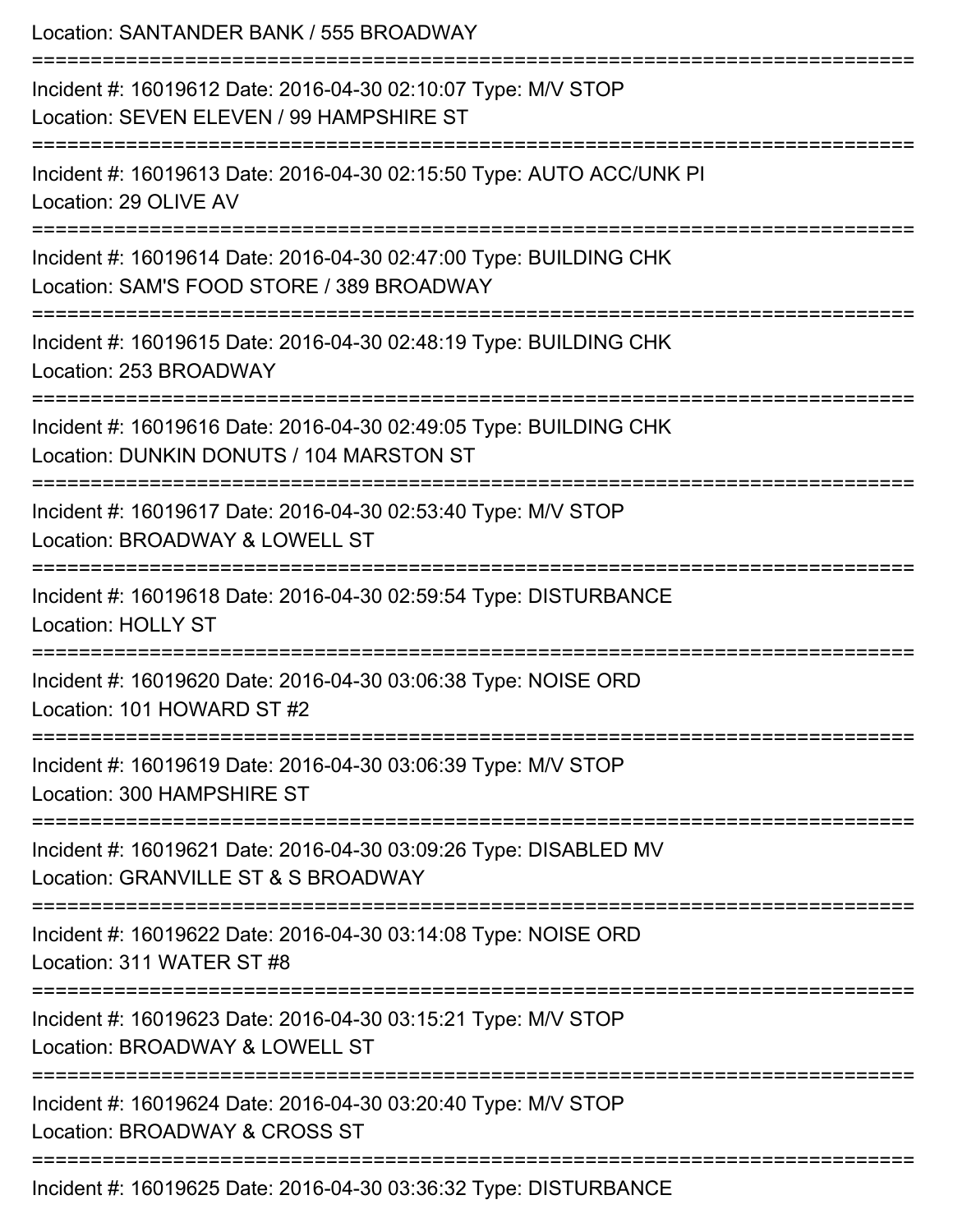=========================================================================== Incident #: 16019626 Date: 2016-04-30 03:41:26 Type: BUILDING CHK Location: 274 S BROADWAY =========================================================================== Incident #: 16019627 Date: 2016-04-30 03:42:16 Type: M/V STOP Location: HAVERHILL ST & UNION ST =========================================================================== Incident #: 16019628 Date: 2016-04-30 03:46:52 Type: BUILDING CHK Location: FISICHELLI'S PASTRY SHOP / 55 UNION ST =========================================================================== Incident #: 16019629 Date: 2016-04-30 03:49:28 Type: M/V STOP Location: BERNARD AV & HANCOCK ST =========================================================================== Incident #: 16019630 Date: 2016-04-30 03:51:18 Type: BUILDING CHK Location: 252 WATER ST =========================================================================== Incident #: 16019631 Date: 2016-04-30 03:52:26 Type: BUILDING CHK Location: 257 S BROADWAY =========================================================================== Incident #: 16019632 Date: 2016-04-30 03:59:52 Type: M/V STOP Location: AMESBURY ST & COMMON ST =========================================================================== Incident #: 16019633 Date: 2016-04-30 04:02:36 Type: BUILDING CHK Location: HAFFNERS / PARKER =========================================================================== Incident #: 16019634 Date: 2016-04-30 04:06:49 Type: BUILDING CHK Location: ESSEX MARKET / 175 ESSEX ST =========================================================================== Incident #: 16019635 Date: 2016-04-30 04:08:36 Type: CK WELL BEING Location: 322 AMES ST =========================================================================== Incident #: 16019636 Date: 2016-04-30 04:29:34 Type: BUILDING CHK Location: AUCLAIR AUTO BODY / 444 RIVERSIDE DR =========================================================================== Incident #: 16019637 Date: 2016-04-30 04:46:52 Type: BUILDING CHK Location: SAM'S FOOD STORE / 389 BROADWAY =========================================================================== Incident #: 16019638 Date: 2016-04-30 05:04:56 Type: M/V STOP Location: SEVEN ELEVEN / 99 HAMPSHIRE ST =========================================================================== Incident #: 16019639 Date: 2016-04-30 05:23:07 Type: SUS PERS/MV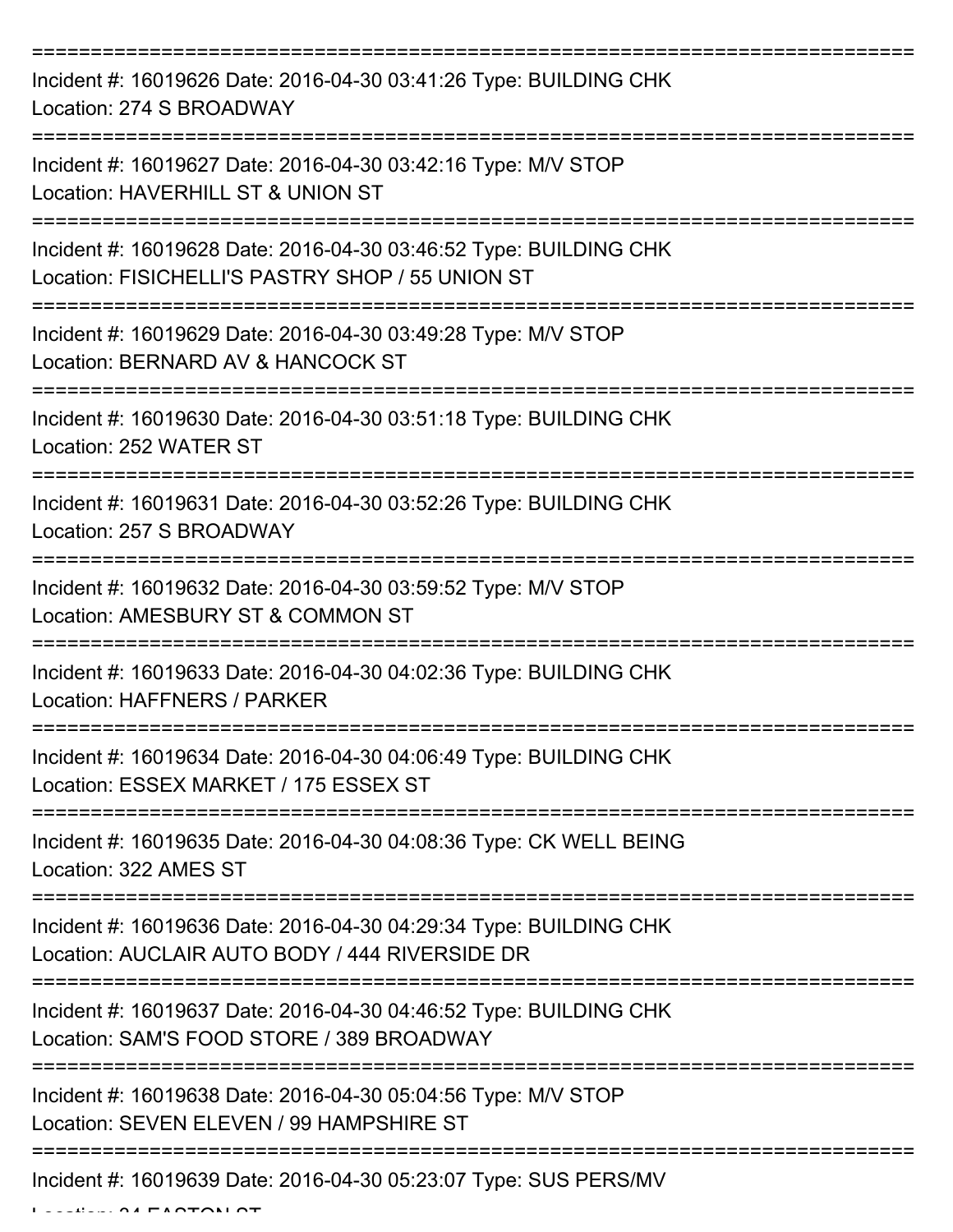| Incident #: 16019640 Date: 2016-04-30 07:09:19 Type: SUS PERS/MV<br>Location: 50 BROADWAY                       |
|-----------------------------------------------------------------------------------------------------------------|
| Incident #: 16019641 Date: 2016-04-30 07:22:34 Type: M/V STOP<br>Location: BROADWAY & CROSS ST                  |
| Incident #: 16019642 Date: 2016-04-30 07:24:25 Type: M/V STOP<br>Location: PLATT ST & WOODLAND ST               |
| Incident #: 16019643 Date: 2016-04-30 07:37:07 Type: M/V STOP<br>Location: MARSTON & WOODLAND                   |
| Incident #: 16019644 Date: 2016-04-30 07:38:18 Type: M/V STOP<br>Location: BEACON ST & BEACON AV                |
| Incident #: 16019645 Date: 2016-04-30 07:44:38 Type: M/V STOP<br><b>Location: FALLS BRIDGE</b>                  |
| Incident #: 16019646 Date: 2016-04-30 07:46:08 Type: TOW/REPOSSED<br>Location: 55 WASHINGTON ST                 |
| Incident #: 16019648 Date: 2016-04-30 08:01:14 Type: TOW OF M/V<br>Location: 11 LAWRENCE ST                     |
| Incident #: 16019647 Date: 2016-04-30 08:01:18 Type: M/V STOP<br><b>Location: ROWE ST</b>                       |
| Incident #: 16019649 Date: 2016-04-30 08:05:56 Type: MEDIC SUPPORT<br>Location: 19 TEWKSBURY ST FL 3            |
| Incident #: 16019650 Date: 2016-04-30 08:25:25 Type: RECOV/STOL/MV<br>Location: 100 BAILEY ST                   |
| Incident #: 16019651 Date: 2016-04-30 09:20:07 Type: ALARM/BURG<br>Location: CASA DI RESSURRECTION / 3 GREEN ST |
| Incident #: 16019652 Date: 2016-04-30 09:29:43 Type: FIRE<br>Location: 6 E LAUREL ST                            |
| Incident #: 16019653 Date: 2016-04-30 09:40:20 Type: MAN DOWN                                                   |

Location: BDOADWAY & WATED ST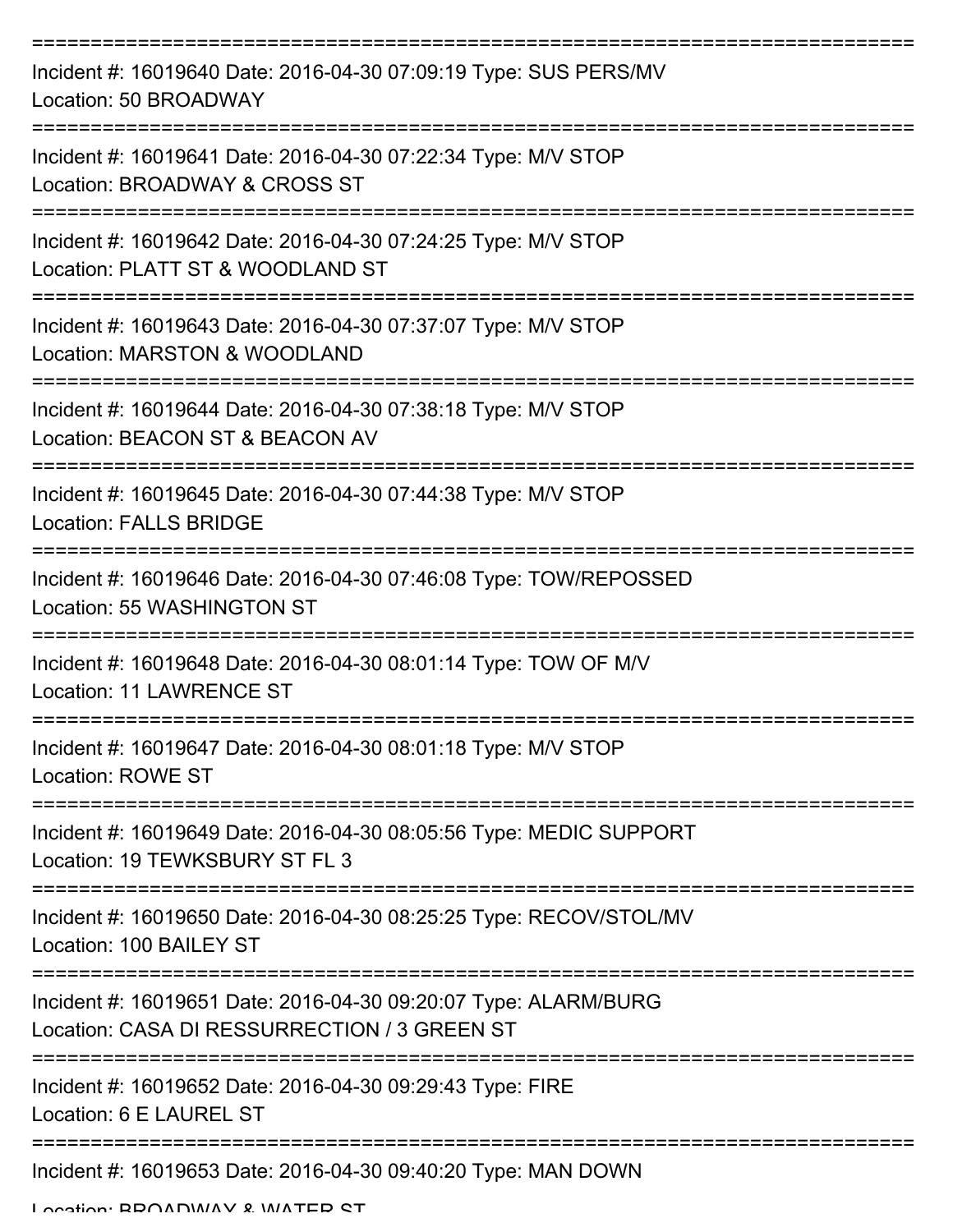| Incident #: 16019654 Date: 2016-04-30 10:02:33 Type: KEEP PEACE<br><b>Location: 211 MERRIMACK ST</b>                     |
|--------------------------------------------------------------------------------------------------------------------------|
| Incident #: 16019655 Date: 2016-04-30 10:04:02 Type: SUS PERS/MV<br>Location: 103 BROADWAY                               |
| Incident #: 16019656 Date: 2016-04-30 10:13:06 Type: M/V STOP<br>Location: FRANKLIN ST & HAVERHILL ST                    |
| Incident #: 16019657 Date: 2016-04-30 10:16:12 Type: HIT & RUN M/V<br>Location: 18 BENNINGTON ST                         |
| Incident #: 16019658 Date: 2016-04-30 10:19:54 Type: SUS PERS/MV<br>Location: BROADWAY & COMMON ST                       |
| Incident #: 16019659 Date: 2016-04-30 10:26:27 Type: M/V STOP<br>Location: 582 ESSEX ST                                  |
| ==================<br>Incident #: 16019660 Date: 2016-04-30 10:45:42 Type: M/V STOP<br>Location: AMESBURY ST & COMMON ST |
| Incident #: 16019663 Date: 2016-04-30 10:52:12 Type: LOST PROPERTY<br>Location: SEVEN ELEVEN / 99 HAMPSHIRE ST           |
| Incident #: 16019661 Date: 2016-04-30 10:54:38 Type: M/V STOP<br>Location: 222 ESSEX ST                                  |
| Incident #: 16019662 Date: 2016-04-30 10:57:13 Type: M/V STOP<br>Location: AMESBURY ST & METHUEN ST                      |
| Incident #: 16019664 Date: 2016-04-30 11:07:11 Type: M/V STOP<br>Location: GRAFTON ST & S UNION ST                       |
| Incident #: 16019665 Date: 2016-04-30 11:09:55 Type: ALARM/BURG<br>Location: ARLINGTON SCHOOL / 150 ARLINGTON ST         |
| Incident #: 16019666 Date: 2016-04-30 11:12:01 Type: PARK & WALK<br>Location: BRADFORD ST & BROADWAY                     |
| -------------------<br>Incident #: 16019667 Date: 2016-04-30 11:13:23 Type: SUS PERS/MV                                  |

Location: 144 WEST ST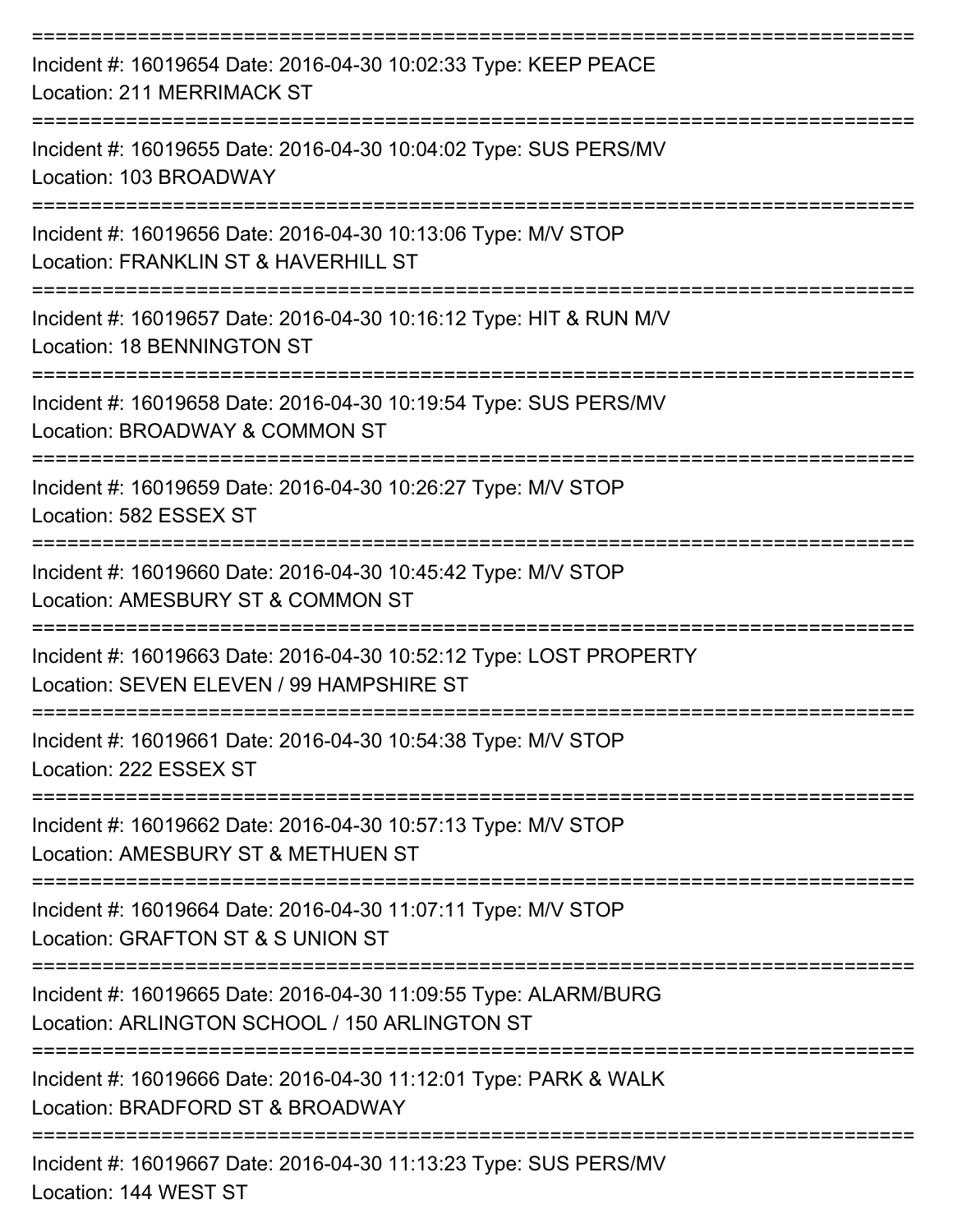| Incident #: 16019668 Date: 2016-04-30 11:16:34 Type: STOL/MV/PAS<br>Location: 105 HANCOCK ST FL 1                                |
|----------------------------------------------------------------------------------------------------------------------------------|
| :============================<br>Incident #: 16019669 Date: 2016-04-30 11:21:21 Type: M/V STOP<br>Location: 65 WINTHROP AV       |
| Incident #: 16019670 Date: 2016-04-30 11:26:31 Type: M/V STOP<br>Location: 57 WINTHROP AV                                        |
| Incident #: 16019671 Date: 2016-04-30 11:27:07 Type: PARK & WALK<br>Location: BRADFORD ST & BROADWAY<br>:======================= |
| Incident #: 16019672 Date: 2016-04-30 11:31:59 Type: SUS PERS/MV<br>Location: 99 BRADFORD ST                                     |
| Incident #: 16019673 Date: 2016-04-30 11:42:00 Type: VIO CITY ORD<br>Location: 484 HOWARD ST                                     |
| Incident #: 16019674 Date: 2016-04-30 11:44:47 Type: SUS PERS/MV<br>Location: MERRIMACK ST & S UNION ST                          |
| Incident #: 16019675 Date: 2016-04-30 12:02:32 Type: STOL/MV/PAS<br>Location: 42 CROSS ST                                        |
| Incident #: 16019676 Date: 2016-04-30 12:07:07 Type: CK WELL BEING<br>Location: 141 AMESBURY ST #606                             |
| Incident #: 16019677 Date: 2016-04-30 12:15:40 Type: ALARM/BURG<br>Location: HAFFNER'S CORPORATE OFFICE / 2 INTERNATIONAL WY     |
| Incident #: 16019678 Date: 2016-04-30 12:24:52 Type: MEDIC SUPPORT<br>Location: 825 ESSEX ST                                     |
| Incident #: 16019679 Date: 2016-04-30 12:41:10 Type: WARRANT SERVE<br>Location: 174 WEST ST                                      |
| Incident #: 16019680 Date: 2016-04-30 13:00:31 Type: MV/BLOCKING<br>Location: 6 BERKELEY ST                                      |
| Incident #: 16019681 Date: 2016-04-30 13:12:10 Type: M/V STOP<br>Location: 52 NEWBURY ST                                         |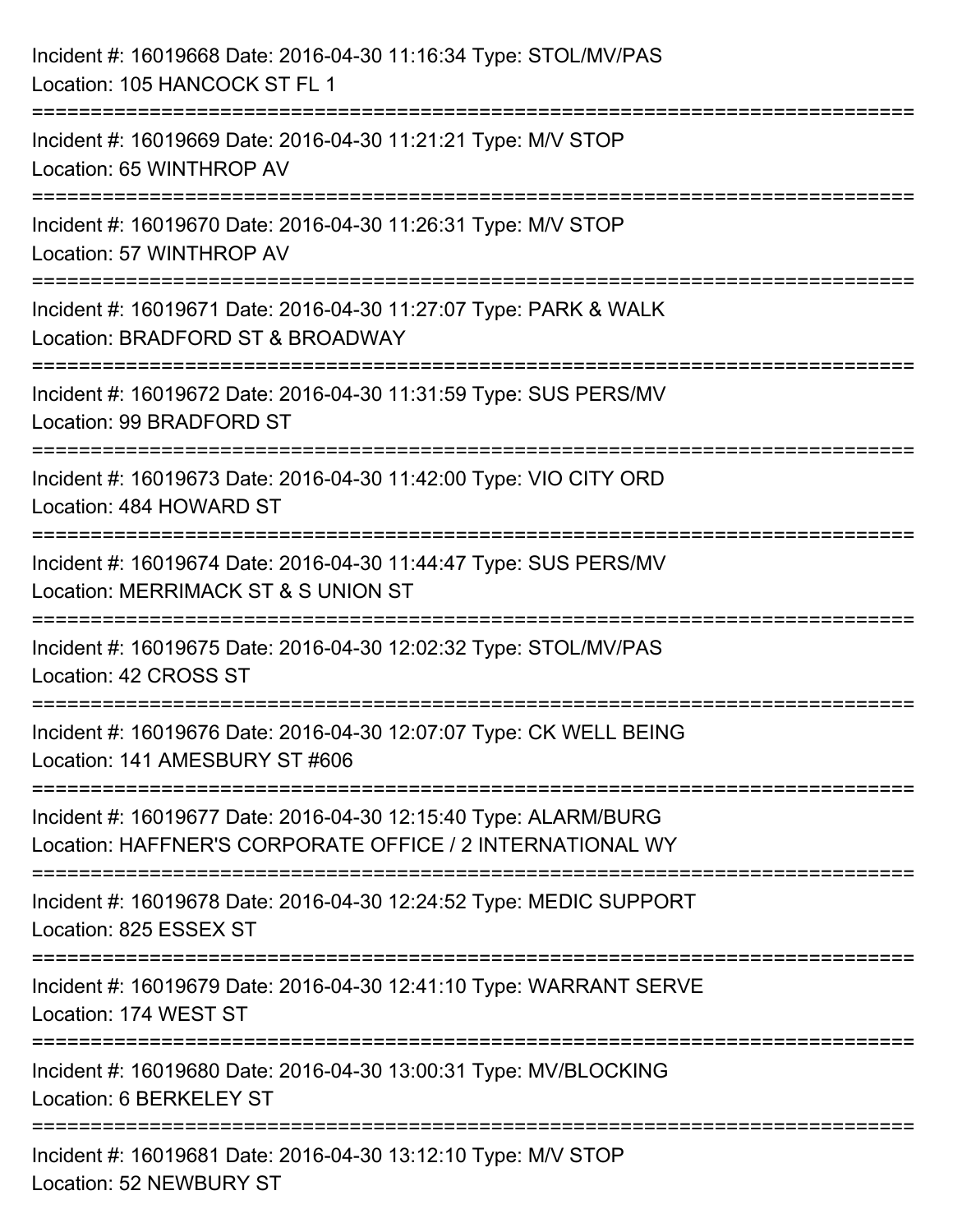| Incident #: 16019682 Date: 2016-04-30 13:14:16 Type: MEDIC SUPPORT<br>Location: 35 COMMON ST #403                                                    |
|------------------------------------------------------------------------------------------------------------------------------------------------------|
| Incident #: 16019683 Date: 2016-04-30 13:15:50 Type: NOISE ORD<br>Location: MARKET ST & PARKER ST                                                    |
| Incident #: 16019684 Date: 2016-04-30 13:18:29 Type: M/V STOP<br>Location: 6 BERKELEY ST                                                             |
| Incident #: 16019685 Date: 2016-04-30 13:20:16 Type: AUTO ACC/NO PI<br>Location: 206 BROADWAY                                                        |
| Incident #: 16019686 Date: 2016-04-30 13:24:43 Type: M/V STOP<br>Location: 57 JACKSON ST                                                             |
| Incident #: 16019687 Date: 2016-04-30 13:44:06 Type: MEDIC SUPPORT<br>Location: 47 WHITE ST                                                          |
| Incident #: 16019688 Date: 2016-04-30 13:47:30 Type: LOUD NOISE<br>Location: 37-39 BOWDOIN ST                                                        |
| Incident #: 16019689 Date: 2016-04-30 13:50:17 Type: DRUG VIO<br>Location: 18 FLORENCE ST                                                            |
| Incident #: 16019690 Date: 2016-04-30 13:58:09 Type: NOISE ORD<br>Location: HAFFNER'S GAS STATION / 69 PARKER ST                                     |
| Incident #: 16019691 Date: 2016-04-30 14:04:38 Type: SHOPLIFTING<br>Location: FAMILY DOLLARS / 320 S BROADWAY<br>----------------------------------- |
| Incident #: 16019692 Date: 2016-04-30 14:13:11 Type: NOISE ORD<br><b>Location: 19 PLEASANT TER</b>                                                   |
| Incident #: 16019693 Date: 2016-04-30 14:45:52 Type: WARRANT SERVE<br>Location: JB LOUNGE / 151 S UNION ST                                           |
| Incident #: 16019694 Date: 2016-04-30 15:33:12 Type: ANIMAL COMPL<br>Location: 20 MONTGOMERY ST                                                      |
| Incident #: 16019695 Date: 2016-04-30 15:57:48 Type: NOISE ORD<br>Location: BRADFORD ST & WEST ST                                                    |

===========================================================================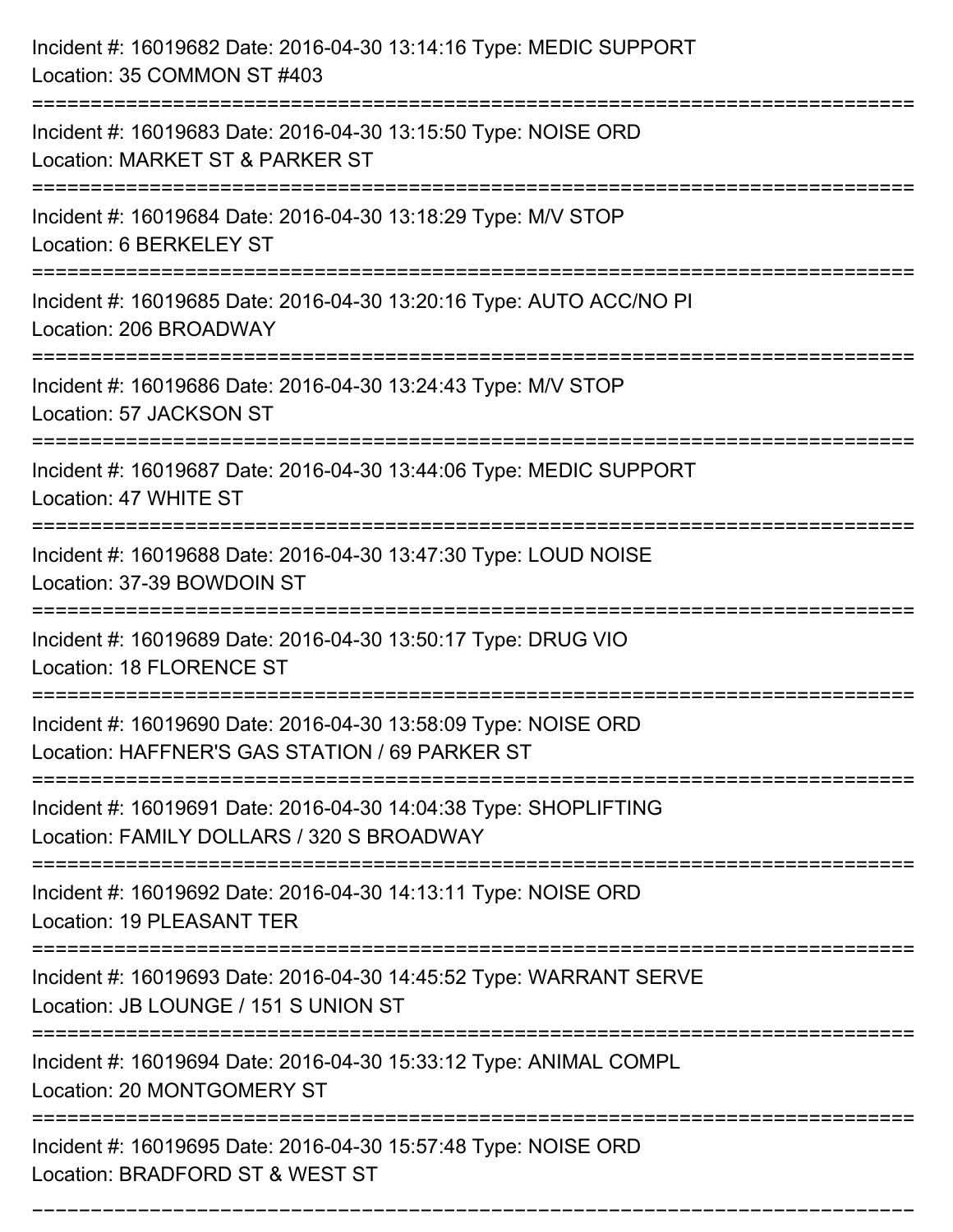| Incident #: 16019696 Date: 2016-04-30 16:21:28 Type: BUILDING CHK<br>Location: 236 HAMPSHIRE ST                                    |
|------------------------------------------------------------------------------------------------------------------------------------|
| ===================================<br>Incident #: 16019697 Date: 2016-04-30 16:37:40 Type: MV/BLOCKING<br>Location: 93 S BROADWAY |
| Incident #: 16019698 Date: 2016-04-30 16:40:52 Type: B&E/PAST<br>Location: 61 BRADFORD ST #8<br>============================       |
| Incident #: 16019699 Date: 2016-04-30 16:48:50 Type: SUICIDE ATTEMPT<br>Location: 18 BELLEVUE ST                                   |
| Incident #: 16019700 Date: 2016-04-30 16:51:34 Type: LOUD NOISE<br>Location: 84 KINGSTON ST                                        |
| Incident #: 16019701 Date: 2016-04-30 17:07:52 Type: AUTO ACC/NO PI<br>Location: ESSEX ST & MARGIN ST                              |
| Incident #: 16019702 Date: 2016-04-30 17:12:11 Type: MV/BLOCKING<br>Location: 14 RHINE ST<br>-----------------------------         |
| Incident #: 16019703 Date: 2016-04-30 17:16:24 Type: M/V STOP<br>Location: 50 BROADWAY                                             |
| Incident #: 16019704 Date: 2016-04-30 17:31:34 Type: NOISE ORD<br>Location: 25-27 ROBINSON CT                                      |
| Incident #: 16019705 Date: 2016-04-30 17:43:57 Type: M/V STOP<br><b>Location: SHATTUCK ST</b>                                      |
| Incident #: 16019706 Date: 2016-04-30 17:45:27 Type: M/V STOP<br>Location: BROADWAY & TREMONT ST                                   |
| Incident #: 16019707 Date: 2016-04-30 17:49:06 Type: CK WELL BEING<br>Location: 121 SYLVESTER ST                                   |
| Incident #: 16019708 Date: 2016-04-30 17:54:05 Type: M/V STOP<br>Location: ALLSTON ST & PLEASANT TER                               |
| Incident #: 16019709 Date: 2016-04-30 17:55:36 Type: NOISE ORD<br>Location: HAFFNER'S GAS STATION / 69 PARKER ST                   |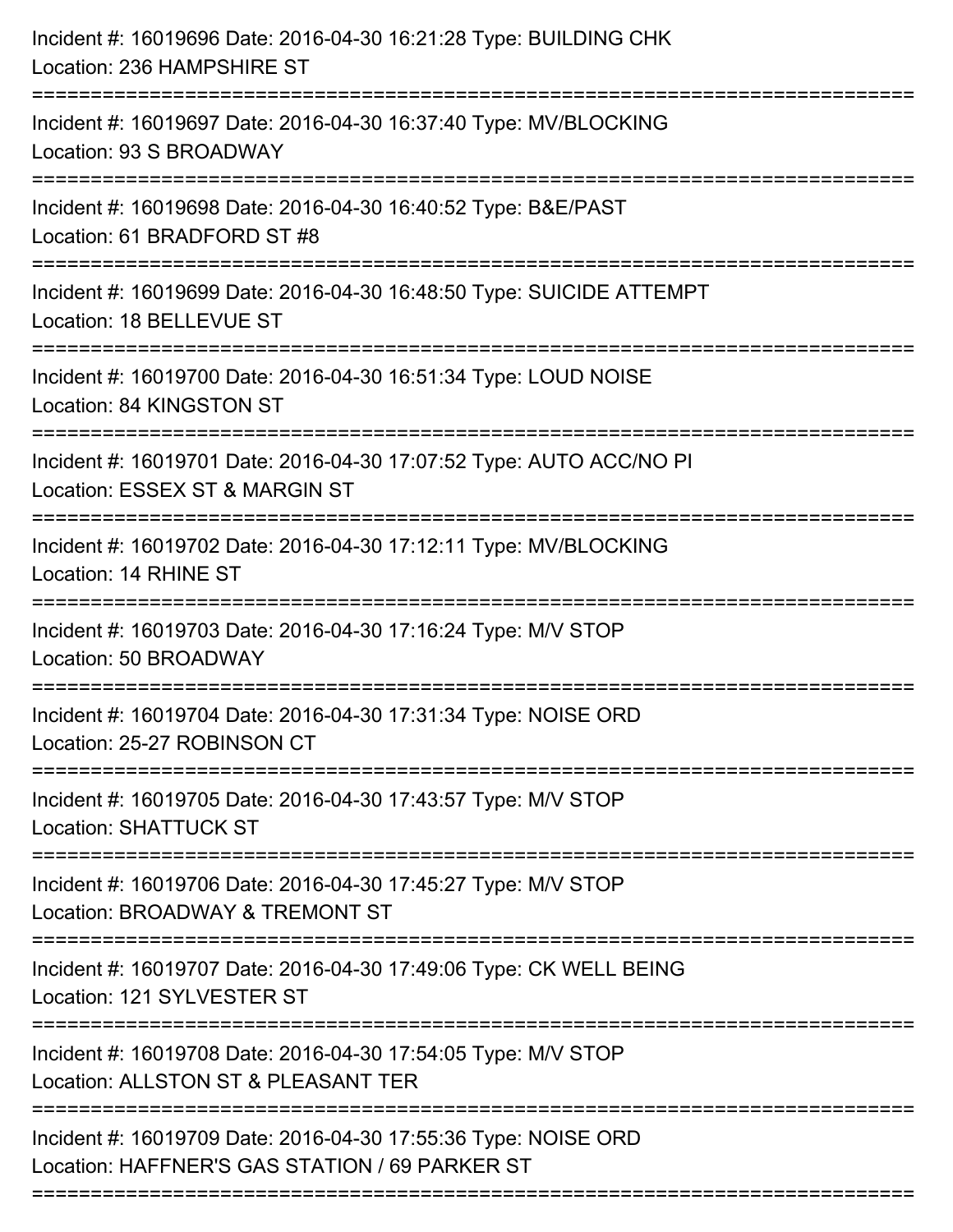Location: LAWRENCE ST & MYRTLE ST

| Incident #: 16019711 Date: 2016-04-30 17:58:23 Type: NEIGHBOR PROB<br>Location: VALLEY LODGING (RICHWOOD) / 77 S UNION ST                               |
|---------------------------------------------------------------------------------------------------------------------------------------------------------|
| Incident #: 16019712 Date: 2016-04-30 18:11:27 Type: M/V STOP<br>Location: 67 S BROADWAY                                                                |
| Incident #: 16019713 Date: 2016-04-30 18:14:32 Type: A&B PAST<br>Location: 5 SUMMER ST                                                                  |
| Incident #: 16019714 Date: 2016-04-30 18:18:24 Type: ALARM/BURG<br>Location: NEW ENGLAND PRETZEL / 75 BAY STATE RD                                      |
| Incident #: 16019715 Date: 2016-04-30 18:29:34 Type: M/V STOP<br>Location: ESSEX ST & HAMPSHIRE ST                                                      |
| Incident #: 16019716 Date: 2016-04-30 18:38:10 Type: M/V STOP<br>Location: DURHAM ST & S BROADWAY                                                       |
| Incident #: 16019717 Date: 2016-04-30 18:43:50 Type: M/V STOP<br>Location: 700 ESSEX ST                                                                 |
| Incident #: 16019718 Date: 2016-04-30 18:44:43 Type: M/V STOP<br>Location: 700 ESSEX ST                                                                 |
| Incident #: 16019719 Date: 2016-04-30 18:46:20 Type: M/V STOP<br>Location: 700 ESSEX ST                                                                 |
| ======================<br>==================================<br>Incident #: 16019720 Date: 2016-04-30 18:52:22 Type: NOISE ORD<br>Location: 32 SALEM ST |
| Incident #: 16019721 Date: 2016-04-30 19:03:34 Type: NOISE ORD<br>Location: HAFFNER'S GAS STATION / 69 PARKER ST                                        |
| ================================<br>Incident #: 16019722 Date: 2016-04-30 19:07:44 Type: M/V STOP<br>Location: BAILEY ST & OSGOOD ST                    |
| Incident #: 16019723 Date: 2016-04-30 19:19:26 Type: MAL DAMAGE<br>Location: 296 AMES ST FL 1                                                           |
|                                                                                                                                                         |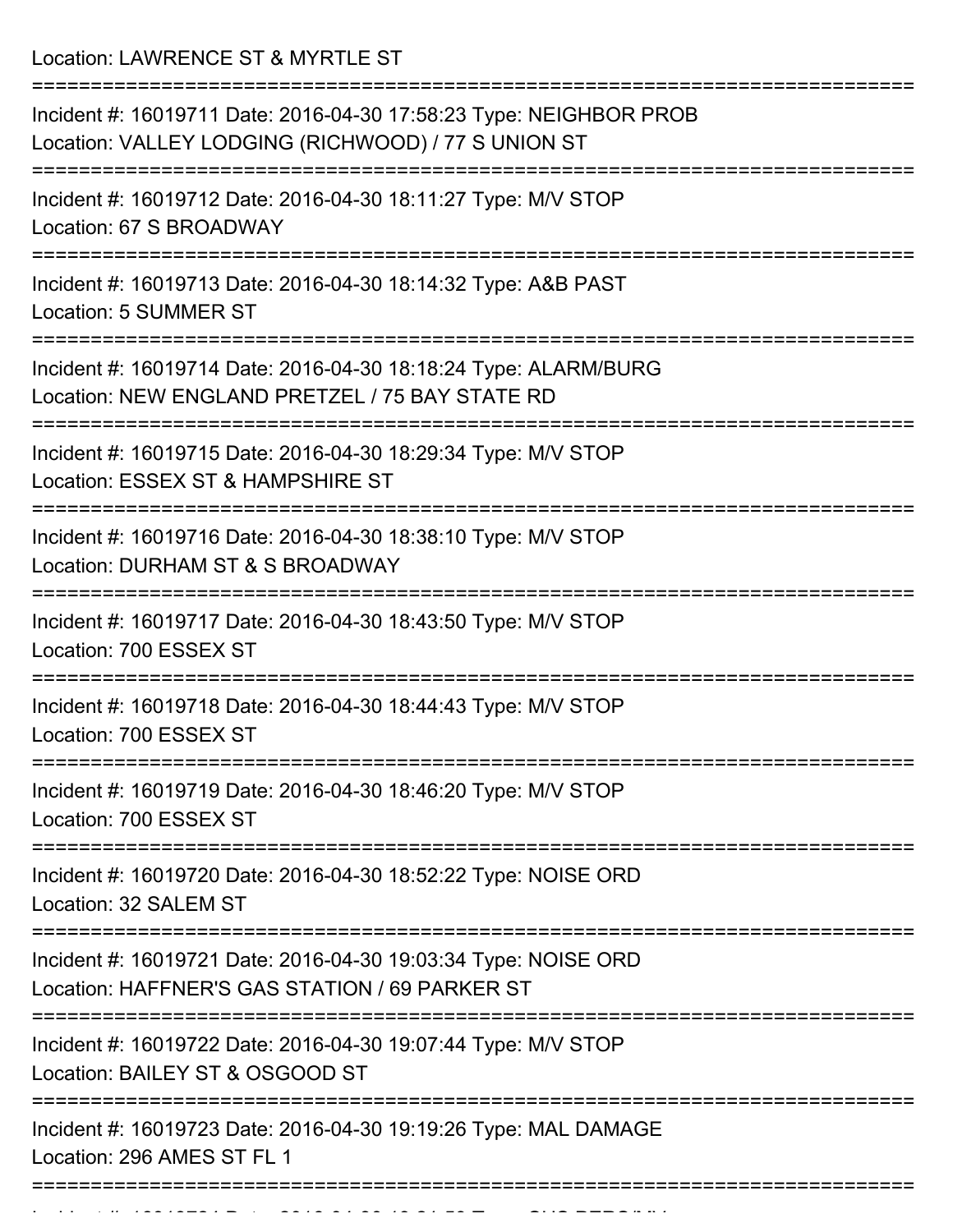Location: 7 W HAWLEY ST

| Incident #: 16019725 Date: 2016-04-30 19:36:55 Type: HIT & RUN M/V<br>Location: HAVERHILL ST & NEWBURY ST |
|-----------------------------------------------------------------------------------------------------------|
| Incident #: 16019726 Date: 2016-04-30 19:42:50 Type: NOISE ORD<br>Location: 45 BROADWAY #510 FL 5         |
| Incident #: 16019727 Date: 2016-04-30 19:50:09 Type: DISORDERLY<br>Location: 84 KINGSTON ST               |
| Incident #: 16019728 Date: 2016-04-30 20:11:58 Type: MAL DAMAGE<br>Location: 22 FLORENCE ST FL 1          |
| Incident #: 16019729 Date: 2016-04-30 20:20:11 Type: DISORDERLY<br>Location: 21 MARBLE AV                 |
| Incident #: 16019730 Date: 2016-04-30 20:25:04 Type: NOISE ORD<br>Location: ANDOVER ST & PHILLIPS ST FL 2 |
| Incident #: 16019731 Date: 2016-04-30 20:37:50 Type: DRUG VIO<br>Location: BIG N' BEEFY / 415 BROADWAY    |
| Incident #: 16019732 Date: 2016-04-30 20:49:14 Type: MV/BLOCKING<br>Location: 190 WEST ST                 |
| Incident #: 16019733 Date: 2016-04-30 20:51:15 Type: AUTO ACC/NO PI<br>Location: 6 RHINE ST               |
| Incident #: 16019734 Date: 2016-04-30 20:57:22 Type: VIO CITY ORD<br>Location: 33 PLEASANT TER            |
| Incident #: 16019735 Date: 2016-04-30 21:00:32 Type: NOISE ORD<br>Location: 28 WILMOT ST                  |
| Incident #: 16019736 Date: 2016-04-30 21:01:09 Type: SHOTS FIRED<br>Location: 155 FRANKLIN ST             |
| Incident #: 16019737 Date: 2016-04-30 21:02:20 Type: THREATS<br>Location: 62 HAMPSHIRE ST #2              |
|                                                                                                           |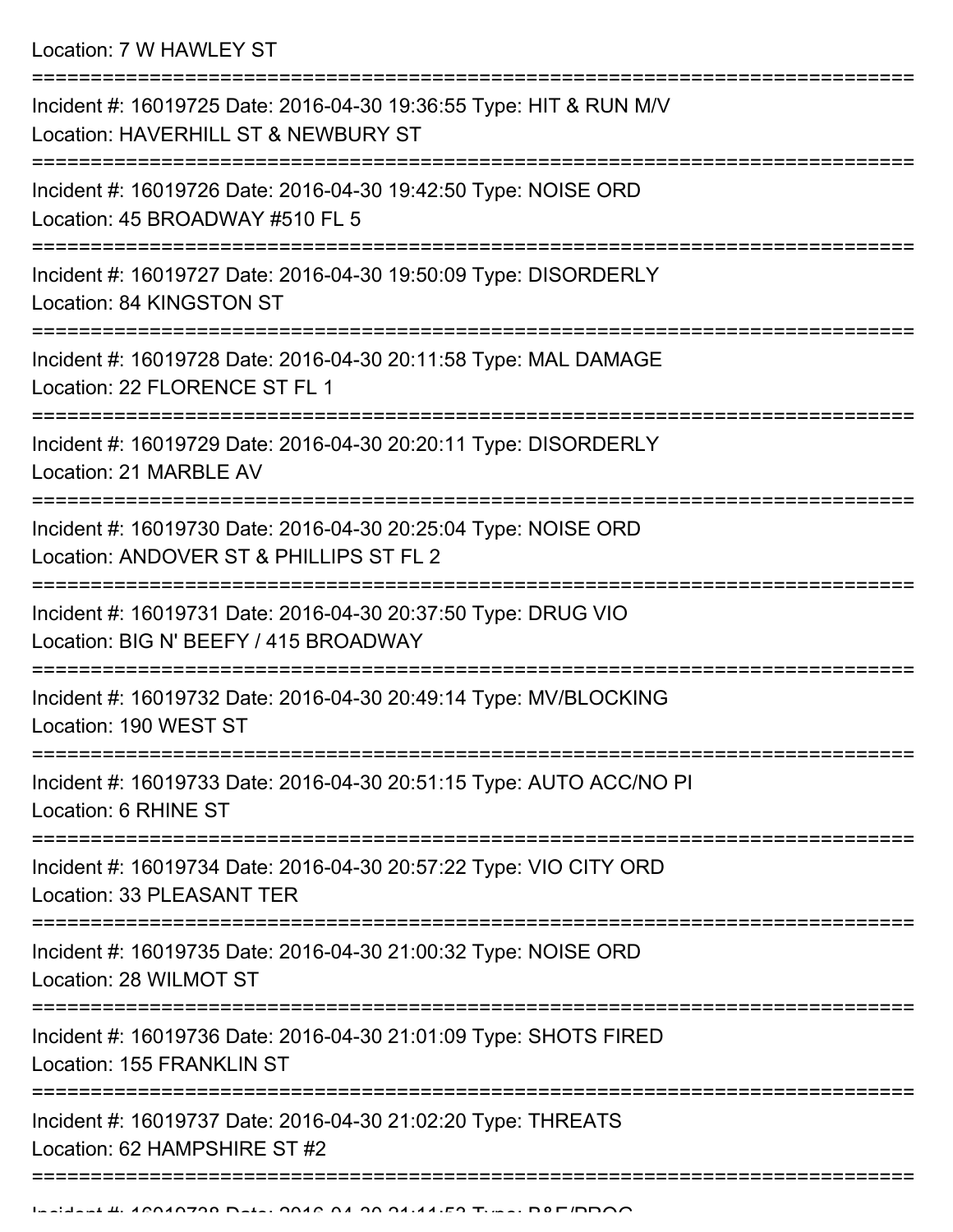| Location: AUK / 435 RIVERSIDE DR                                                                                                                                               |
|--------------------------------------------------------------------------------------------------------------------------------------------------------------------------------|
| Incident #: 16019739 Date: 2016-04-30 21:30:33 Type: SHOTS FIRED<br>Location: 177 FERRY ST                                                                                     |
| Incident #: 16019740 Date: 2016-04-30 21:33:00 Type: ALARM/BURG<br>Location: 75 NEWTON ST                                                                                      |
| Incident #: 16019741 Date: 2016-04-30 21:35:55 Type: NOISE ORD<br>Location: 15 OREGON AV                                                                                       |
| Incident #: 16019742 Date: 2016-04-30 21:38:21 Type: LOST PROPERTY<br>Location: HAMPSHIRE ST & HAVERHILL ST<br>================================<br>:========================== |
| Incident #: 16019743 Date: 2016-04-30 21:45:35 Type: NOISE ORD<br>Location: SARGENT ST & SARGENT AV                                                                            |
| Incident #: 16019744 Date: 2016-04-30 21:56:00 Type: M/V STOP<br><b>Location: HIGH ST</b>                                                                                      |
| Incident #: 16019745 Date: 2016-04-30 22:04:51 Type: NOISE ORD<br><b>Location: PLEASANT TER</b>                                                                                |
| Incident #: 16019746 Date: 2016-04-30 22:12:18 Type: SUICIDE ATTEMPT<br>Location: 388 SALEM ST #2                                                                              |
| Incident #: 16019747 Date: 2016-04-30 22:16:00 Type: NOISE ORD<br>Location: 29 CRESTWOOD CIR                                                                                   |
| Incident #: 16019748 Date: 2016-04-30 22:22:45 Type: NOISE ORD<br>Location: 25 ROBINSON CT                                                                                     |
| Incident #: 16019749 Date: 2016-04-30 22:27:47 Type: NOISE ORD<br>Location: 672 S UNION ST                                                                                     |
| Incident #: 16019750 Date: 2016-04-30 22:34:30 Type: NOISE ORD<br>Location: 536 HOWARD ST                                                                                      |
| Incident #: 16019751 Date: 2016-04-30 22:49:12 Type: NOISE ORD<br>Location: 112 MARSTON ST #319                                                                                |
| Incident #: 16019752 Date: 2016-04-30 22:55:16 Type: NOISE ORD                                                                                                                 |